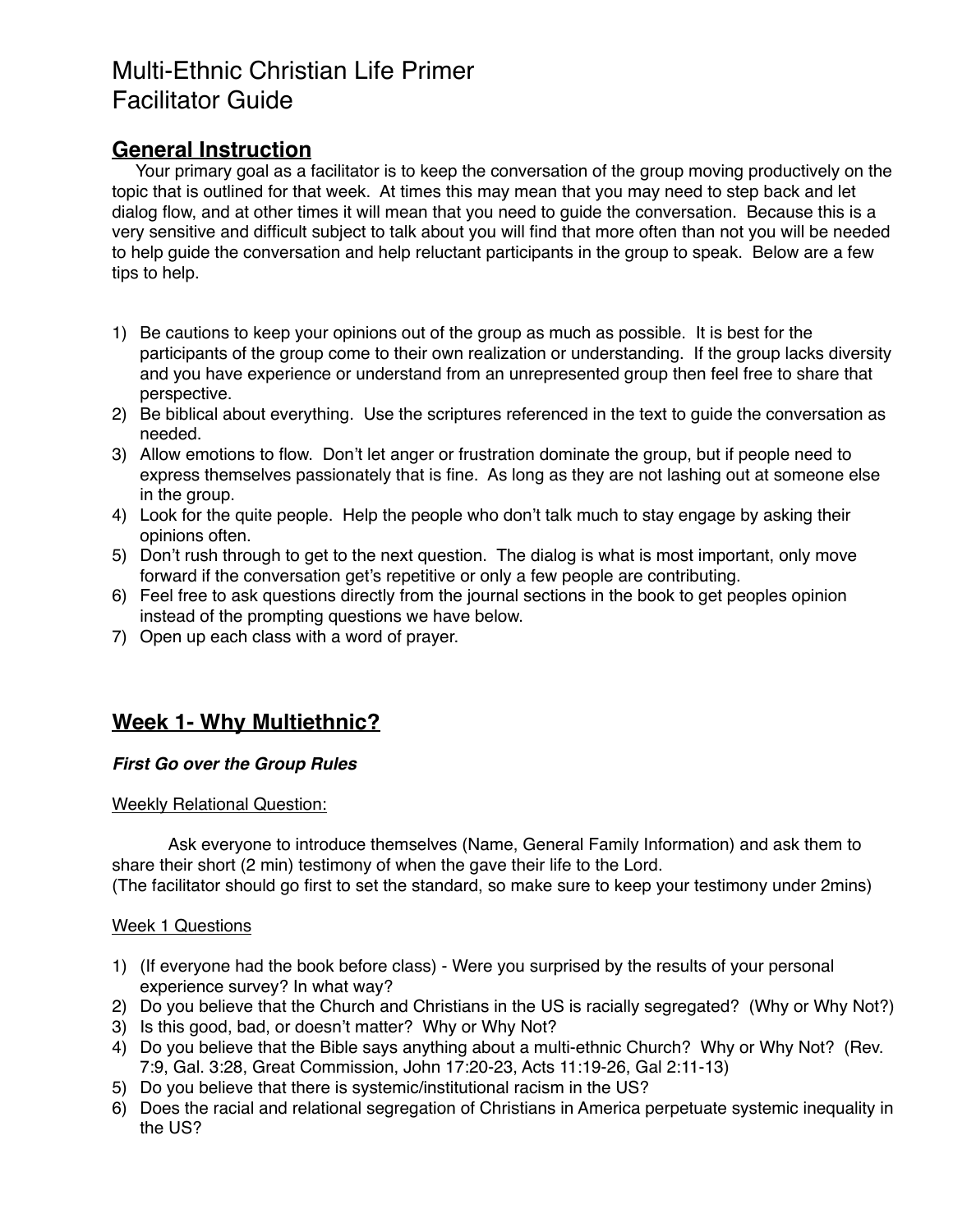## **Week 2 - Why Now?**

Go over the Group Rules Again

Weekly Relational Question

*Tell us about a time when you were really scared?*

#### Week 2 Questions

- 1) If we didn't discuss the previous week, ask about the experiences survey.
- 2) Was there anything in the reading from this past week that anyone would like to discuss?
- 3) Have you ever experienced or witnessed racism or prejudice in your life? Tell us about it? How did you feel?
- 4) Do you believe that inter actions with other people have an impact on how we think or feel?
- 5) Can the church do anything about this? Why or Why Not? What?
- 6) Would a racially united church have any more influence to change the race issue in America?
- 7) How can we learn to communicate better cross-culturally?

## **Week 3 - Obstacles To Date**

Weekly Relational Question

*Tell us about one of your proudest moments?*

#### Week 3 Questions

- 1) Was there anything in the reading from this past week that anyone would like to discuss?
- 2) Do you believe that the great commission was a calling for the church to intentionally reach/make disciples of people who are different from yourselves with the gospel?
- 3) Does the Bible mandate a multi-ethnic Christian life?
- 4) Did the history or racial division in the Church surprise you?
- 5) Why is it difficult for the church to be multi-ethnic or why is it hard for us to live a multi-ethnic Christian Life?
- 6) How could we overcome these difficulties?

## **Week 4 - Systemic Issues**

Weekly Relational Questions

*Finish this sentence: I was so shocked with I found out \_\_\_\_\_\_\_\_\_\_\_, that I almost passed out!*

### **Show the Inequality Video**

Week 4 questions

1) Was there anything in the reading from this past week that anyone would like to discuss?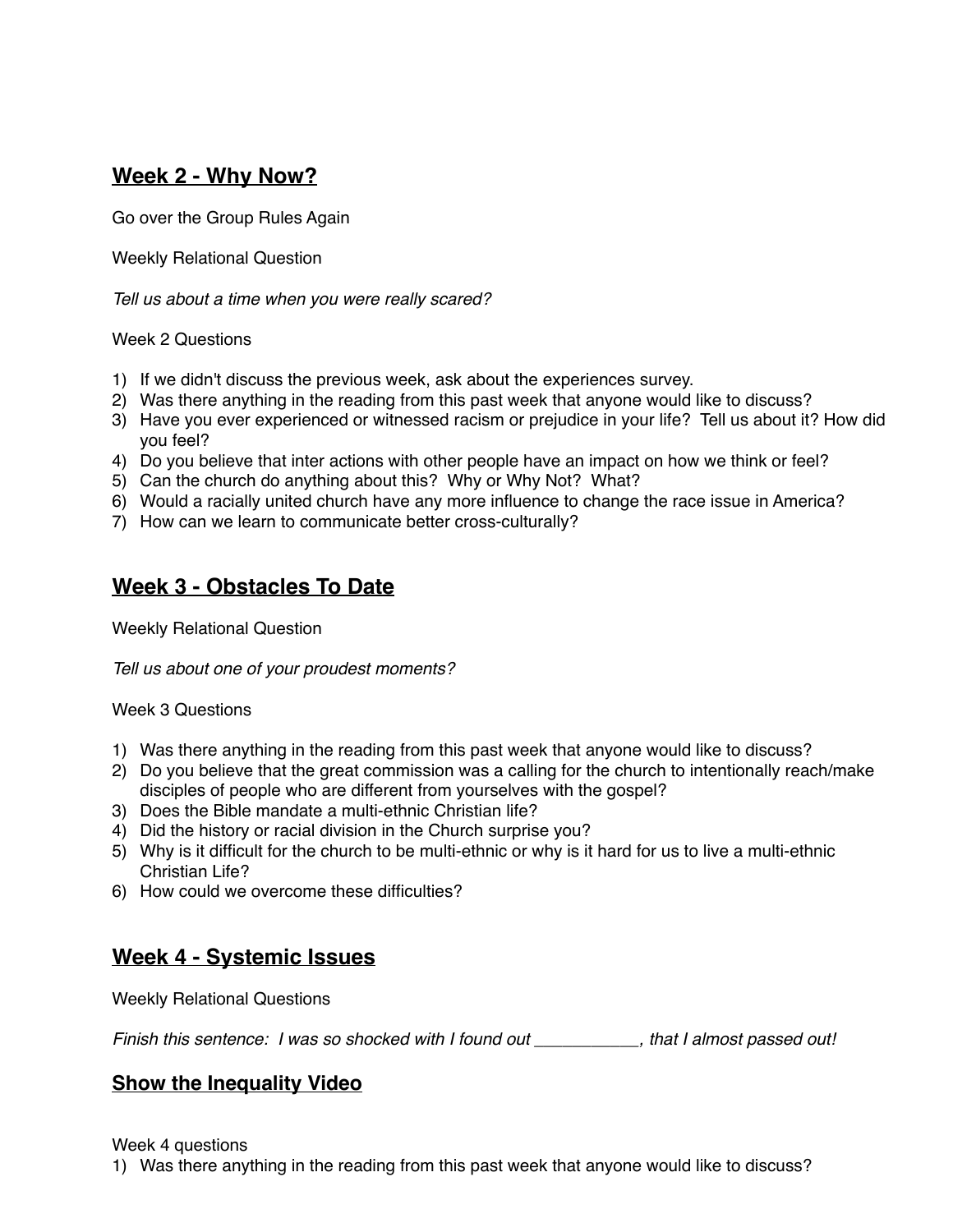- 2) Do you agree or disagree with the inequality race video? Why or Why Not?
- 3) The education gap and economic disparity are two examples of how Blacks, Whites, Latinos, etc differ in the US. How much of this is caused by individual effort vs. systemic issue?
- 4) What do you think about Affirmative Action? (Government mandated special opportunities for minorities to make up for past segregation/prejudice)
- 5) Do you think that if Whites, Blacks, and other races/ethnic groups worship together and did life together there would be less of an education/economic gap? Why or Why Not?

### **Week 5 - What God is Doing**

Weekly Relational Question

*I never thought that I would do this, but I \_\_\_\_\_\_\_\_\_\_\_\_\_\_\_\_ once or twice.*

Week 5 Questions

- 1) Was there anything in the reading that you would like to discuss?
- 2) Why do you believe there is more interest in multiethnic churches today?
- 3) Is your church diverse (according to the definition on page 121)?
- 4) Why is it so hard for people to talk about race? Even in the church?
- 5) Is it true that if we just stop talking about race then we wouldn't have so many issues?

## **Week 6 - How Should I Respond?**

Weekly Relational Question

*What is the hardest thing that you ever had to overcome in life?*

*(Understanding White Privilege - If you choose, you can discuss white privilege during this time by asking the participants to fill out the White Privilege assessment and then discuss. If you choose to do this please be prepared ahead of time to have some conflict, as this subject matter is very important and also receives the most push back)*

Week 6 Questions

- 1) Was there anything in the reading that you would like to discuss?
- 2) Is it surprising that Blacks and Whites in church differ more politically that Blacks and Whites outside of church? Why do you think this is?
- 3) Why do you think White evangelicals are more willing to support non-Christians in government (Romney/Trump) than Christians (Obama/Clinton)
- 4) Could these difference be caused by lack of relationship/diversity in the church vs. outside of the church?
- 5) What are challenges to building cross cultural relationships?
- 6) Read Matt. 18:15 Would misunderstandings in the church be less likely if we used the Mattf 18:15 principal?
- 7) Why is it not used more?

### **Week 7 - How should the church respond?**

Weekly Relational Question